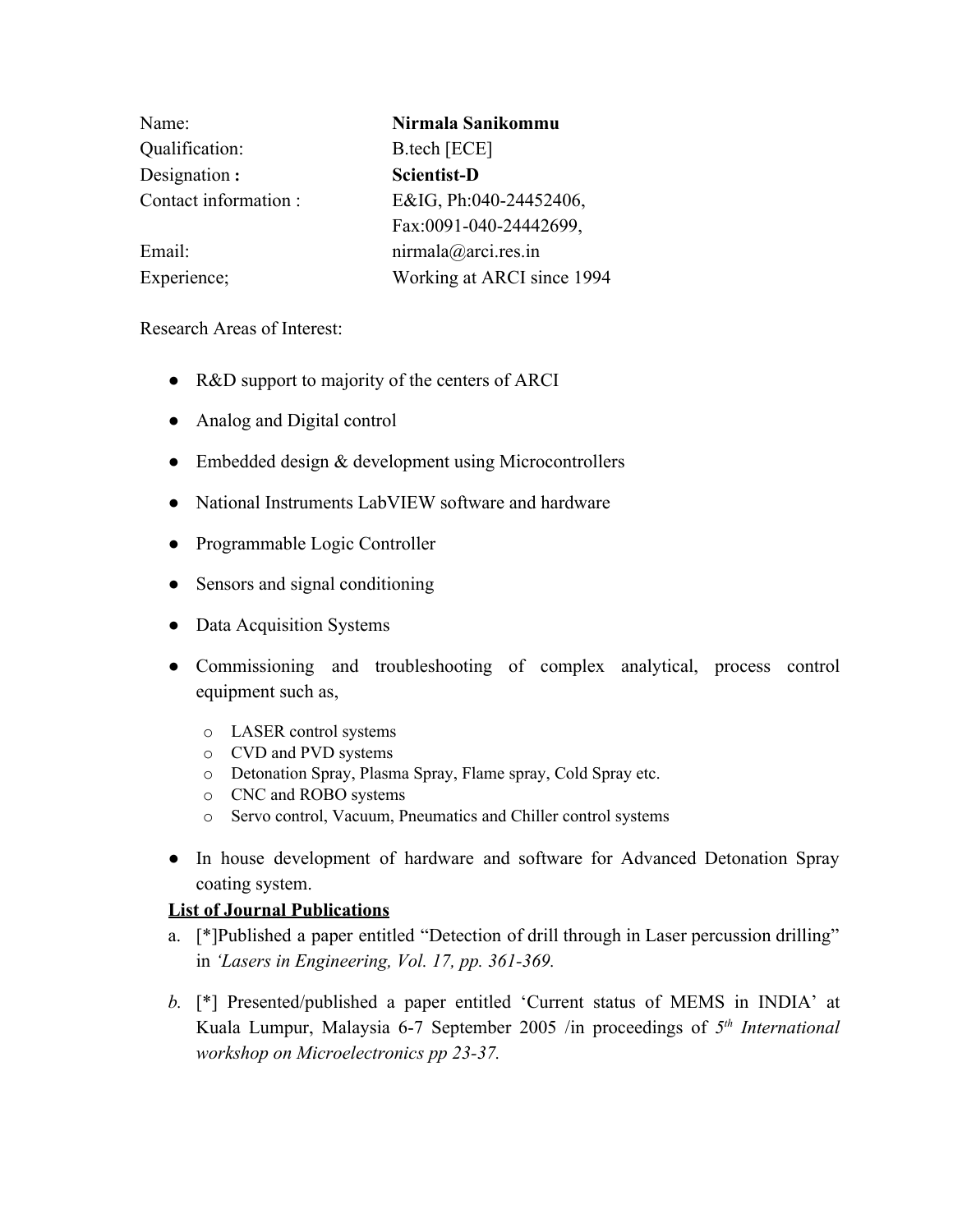- *c.* [\*] Presented / published a paper on "A Reliable Electronic Ignition System for a Detonation Chamber" in a conference conducted by ISOI (Instrument Society of India) during October 2007 at Tiruchengode, Tamil Nadu/ in *J. Instrument. Soc. India Vol. 38(4) December 2008 pp. 243-247.*
- *d.* [\*] Published a paper entitled, "Centralized monitoring and control of Air conditioning units" in Journal *of Scientific & Industrial Research, Vol.68, November 2009, pp.934-939.*
- e. [\*] Presented/published a paper entitled, "Integration of a High Power Laser with a CNC workstation" at the International Conference on Instrumentation ICI2009 during at Pune/ in *J. Instrument. Soc. India Vol. `40(4) December 2010 pp. 254-255.*
- f. [\*]Published a paper entitled "A virtual instrument for pulsed electro deposition: A novel technique for obtaining graded coatings" in J. of Scientific & Industrial Research Vol. 70, December 2011, pp. 1026-1028
- g. [\*]Presented/published a paper entitled, "Automation of Arc Discharge setup for production of Carbon Nanotubes" at 37th National Symposium on Instrumentation held at CSIO, Chandigarh on 31st October, 2012/in *J. Instrument. Soc. India Vol. 43, No. 1 March 2013 pp. 55-57.*
- h. [\*]Published a paper entitled, "A computer based approach for developing functionally graded and layered coatings with detonation spray coating process" in *J. of Scientific & Industrial Research Vol.72, August 2013, pp.477-480*
- i. [\*]Presented/published a paper entitled *"A Virtual Instrument for Thermal Fatigue Testing of Die Casting Tool Steels"* at 38th National symposium on Instrumentation held at BVB college of Engineering & Technology, Hubli /in *J. Instrument. Soc. India Vol. `43(4) December 2013 pp. 261-262.*..
- j. [\*]Presented/published a paper entitled *"Computer Control of a Thermal Cycling System" in* J*. Instrument. Soc. India Vol. `45(2) June 2015 pp. 138-139.*
- k. [\*]Published a paper entitled, "Mixing Torque Measurement-an Effective Tool for Identifying Critical Binder Volume Concentrations for Ceramic Processing" in *J. of Scientific & Industrial Research Vol.74, September 2015, pp.504-507.*
- l. [\*]Coauthor for a published paper entitled "Development of an Arduino based Charge Controller for a Solar" at 39th National symposium on Instrumentation held at Gurukul Kangri University, Haridwar, and 18th October, 2014 / in *J. Instrument. Soc. India Vol. 45(3), pp 180-181, September, 2015*